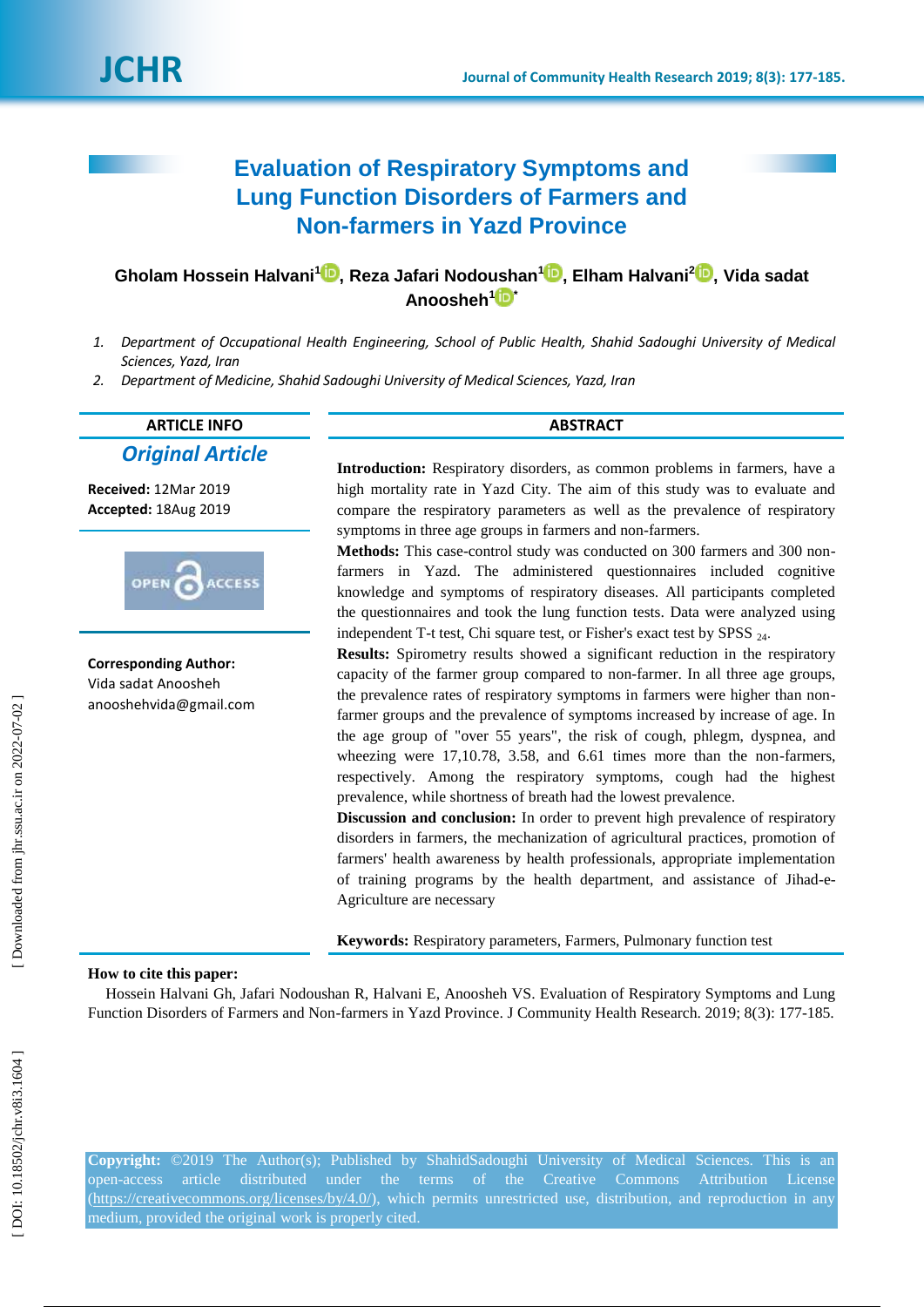## **Introduction**

Respiratory disorders, as common problems in farmers, cause high mortality rates in this regard, the most common effective factors are organic dust (grains, straw, alfalfa), which usually contain bacteria, flies , and their excrements, as well as the remains of animals (urine and feces). On the other hand, activities related to the soil (plowing, cleaning) may expose the farmer s to silica dust. Agricultural activities also include some types of hazardous substances such as chemical misuses (pesticides, fertilizers, paints, preservatives , and disinfectants), gases , and flaps as well as biological agents (1 -3). A large part of the farmers' exposure occur s when they are in contact with animals , dispose cereals or other products during harvest or when they plow the soil or stall with pesticides or disinfectants (4). These disorders are significantly overlapping ; for example, in a worker with a farmer's lung disease, chronic bronchitis may be seen as a complication (5) . Many other studies also considered exposure to agricultural products as a cause of chronic bronchitis (3, 6 - 8). Dust of vegetable seeds, thermophilic bacteria in alfalfa , and gases at the animal storage site play important role s in developing the respiratory disturbances. Long -term inhalation of organic dust may cause inflammation of the respiratory tract as a result of the specific -specific allergic and immunological reactions (9 -12). These reactions are mainly caused by micro -organisms associated with organic dust in particular gram -negative bacteria and endotoxins (13 -15). These micro organisms are the causative agents of respiratory disorders such as pneumonia, increased sensitivity, granulomatosis, asthma, toxic dusts of organic dust (ODTS), chronic bronchitis , and bisnitis (9, 14, 16 - 18). Chronic respiratory symptoms are common in agricultural workers and are largely dependent on the type of agricultural activity (19). Although most obstructive pulmonary diseases are due to smoking, up to 30% of the causes of these diseases can be due to occupational exposure s. Generally, smoking is lower in farmers than in other businesses (20) ; this result was reported by the results of a general survey of health, cancer case

studies , and studies of respiratory disease among farmers and rural populations.

Occupational exposure to obstructive pulmonary diseases has increased respiratory mortality, including decreased quality of life , and performance status (21). The large volume of epidemiological data from studies conducted in recent decades suggests that mortality rates and pathogens among respiratory infections are higher in comparison with the general population or other working groups, although pulmonary diseases are less prevalen t among those who have tendencies to smoke (1, 22, 23).

The chronic obstructive pulmonary disease (COPD: Chronic Obstructive Pulmonary Disease ) occurs along with increase of dyspnea, cough , and wheezing. According to the standards established by the World Organization for the Clinical Organization of Chronic Pulmonary Diseases (GOLD: Global Initiative for Chronic Obstructive Lung Disease) (24), chronic obstructive pulmonary disease is diagnosed by spirometry with obstruction (the FVC / FEV1 ratio is less than 70%). This disease is not reversible even with use of dilator drugs bronchial .

Chronic airflow limitation may be due to airway obstruction or elasticity loss of the parenchymal lung tissue (25). One of the early stages of pathology is inflammatory response in the airways. Farmers' exposure includes grain dust, animal and soil nutrients, gases, buttons, and microorganisms or their components such as endotoxins and fungi as potential initiators of the airways' inflammation for pathology (26).

A large number of chronic obstructive pulmonary disease studies have been reported among farmers (5, 27). Investigation of this group of infected people is very important since no study has ever investigated this group (28). Farmers typically work beyond the retirement age (29) , accept the symptoms as part of their job s, and do not go to the physician until these diseases progress and prevent them from working.

Yazd province with a total area of 74493 square kilometers is located in the center of Iran. Of the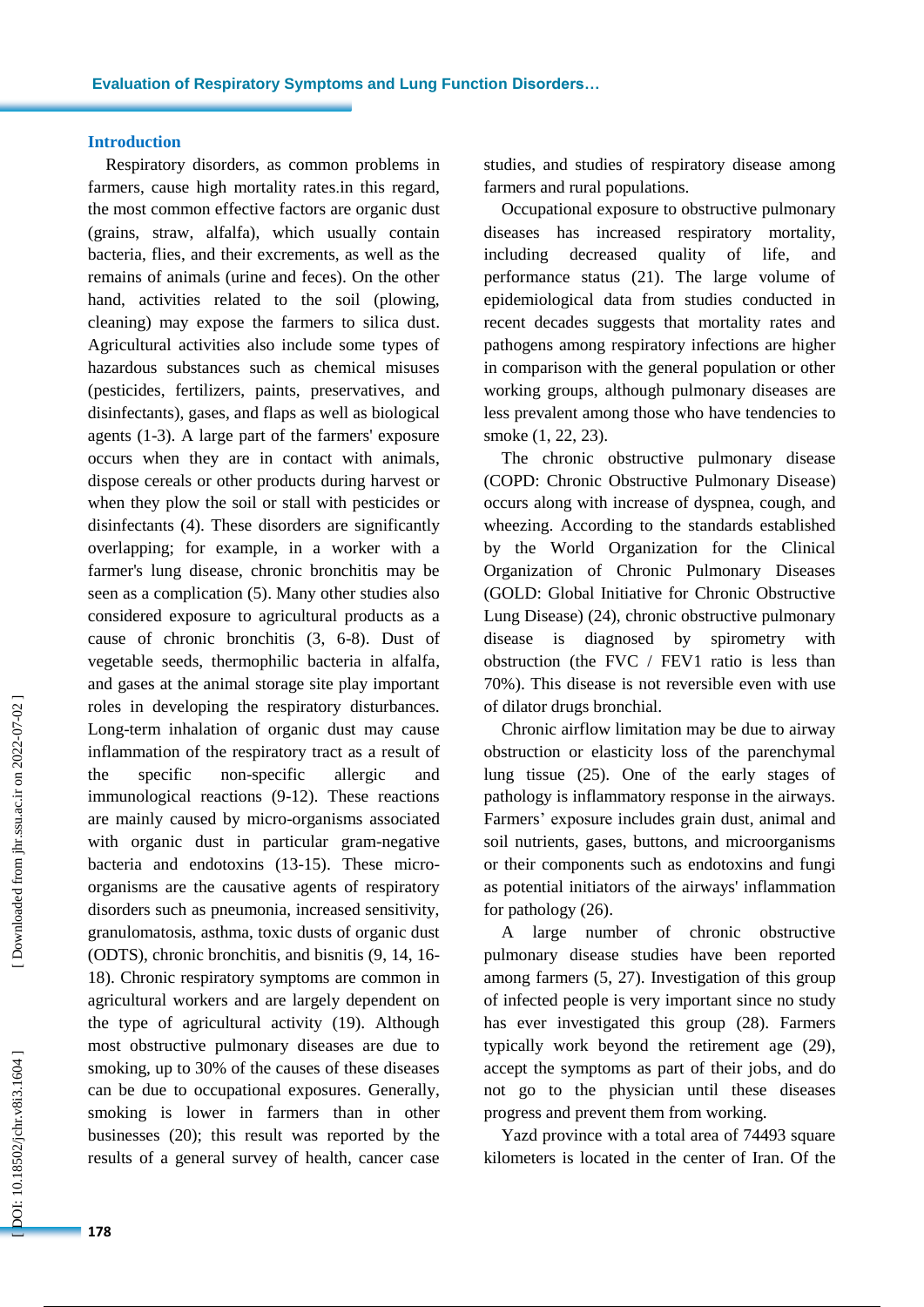169115 hectares of the arable land in Yazd province, about 121827 hectares are under cultivation of agricultural crops. The share of crops and greenhouses is 47812 hectares with production of 811,367 tons and 74004 hectares of garden products with a production of 23,807 tons. In addition, the total animal and aquaculture production in Yazd province is 290077 tons. The share of employment for people aged 15 years or higher in the agricultural sector is 9.4%. In Iran, a large number of full -time or part -time employees work in the agricultural sector and no comprehensive study has ever studied them. Therefore, the present study was conducted to determine and compare the respiratory parameters in farmer s and non -farmer s and to investigate the prevalence of respiratory symptoms in three age groups of farmers and non -farmers.

#### **Methods**

This case -control study was conducted on farmers of Yazd province in 2016. Of the 15,000 farmers in Yazd (31), 323 people were selected by simple random sampling using computer numbers. The farmers participating in this study had at least 2 years of insurance history in the agricultural sector s. Farmers who filled up the questionnaire incompletely or were unwilling to perform the spirometry test properly as well as those who were suffering from chronic respiratory diseases with medical records were excluded from data collection procedures. Finally, 300 farmers were randomly selected to participate in our study. Moreover , a total of 300 administrative staff were selected as the control group. The control group members had no history of agricultural activities and no respiratory disorders. All the workers participating in the study completed the questionnaires. The questionnaire included demographic information such as age, smoking,

respiratory symptoms background of cough, phlegm, dyspnea , and wheezing. The reliability of the questionnaire was confirmed using a test -retest method with a Cronbach's alpha of 0.94 and its validity was also verified by several lung specialists.

At the beginning of the study, researchers provided all farmers with counseling and guidance. Then, the participants were asked to sign the informed consent forms for the Spirometric test. Since the spirometer method is a non -invasive method, it has been considered as a problem for the participants in question.

The lung function test was performed for the farmer and non -farmer groups using a Spirometric device (2120 model manufactured by the company Vitalograph UK). This was done according to the ATS criteria and the Spirometric indices such as: compulsory capacity, outlet volume in the first seconds of expiration. The mean flow rate was measured at a time when 25 -75% of the lung was empty . The fraction of the vital output capacity was also measured in the first one -second expulsion. The spirometers were calibrated daily with syringe.

Data were analyzed using SPSS 24. T-t test independent was also run to compare the respiratory capacity between the farmer and non farmer groups. To compare the frequency of respiratory symptoms between the two groups, Chi -square test or Fisher exact test was also appliued .

#### **Results**

All participants in this study were male. The participants' demographic data o are presented in Table 1. Mean (SD) age of the farmers was  $45.93 \pm$ 11.1 and  $44.7 \pm 10.44$  years in the case and control group s .Thus, no significant difference was observed in two groups with regard to age .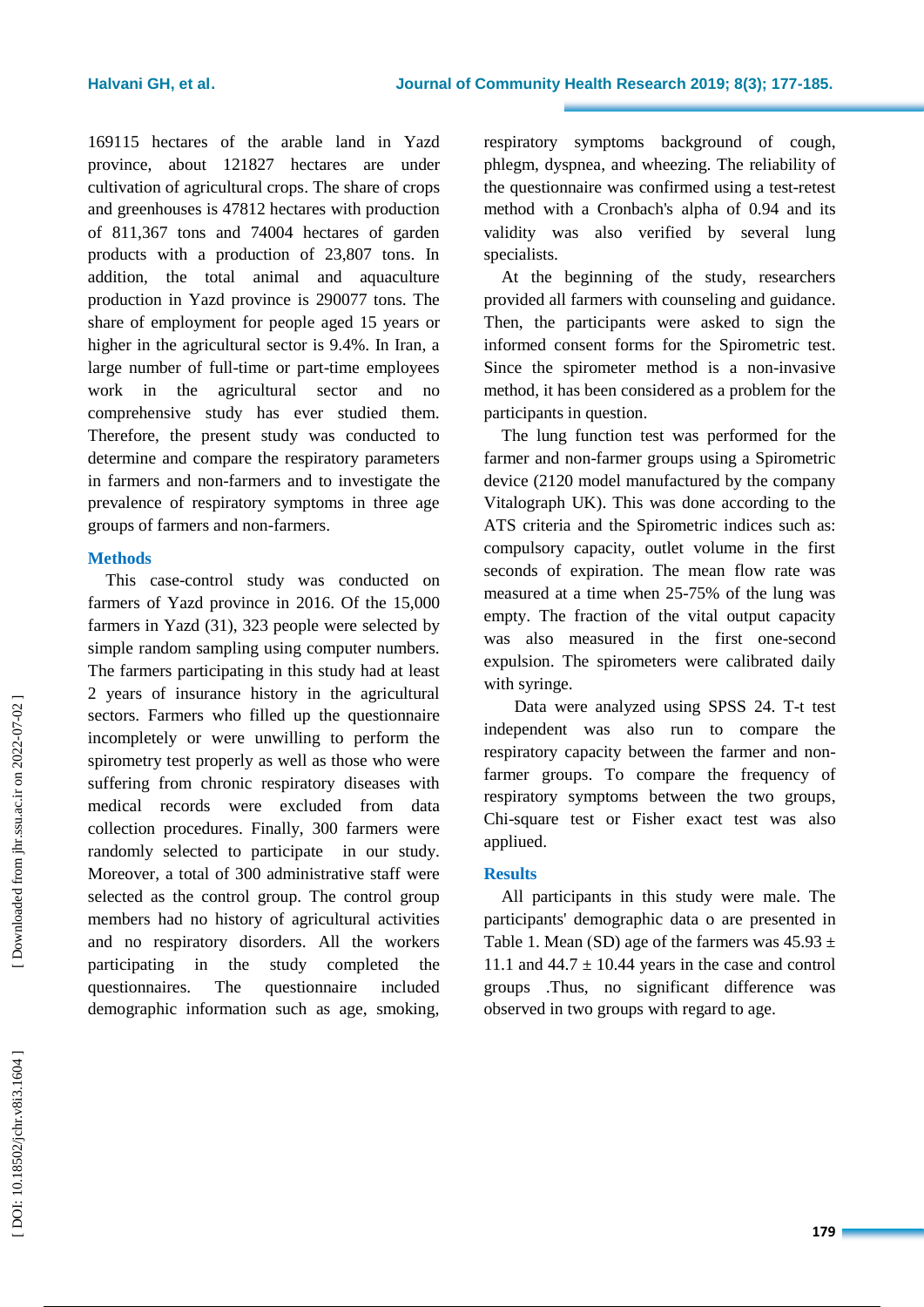#### **Evaluation of Respiratory Symptoms and Lung Function Disorders…**

| age category | farmers       |                 | no farmers    |                  |                |
|--------------|---------------|-----------------|---------------|------------------|----------------|
|              | <b>Number</b> | Mean (SD)       | <b>Number</b> | Mean (SD)        | <b>P</b> Value |
| $30 - 34$    | 50            | $31.58 \pm 2$   | 50            | $30.3 + 24.27$   | 0.2            |
| $35 - 54$    | 169           | $43.5 \pm 37.5$ | 180           | $43.5 \pm 18.58$ | 0.75           |
| 55-75        | 81            | $59.4 \pm 8.53$ | 70            | $58.4\pm9.3$     | 0.25           |
| Total        | 300           | $74.8 \pm 45.1$ | 300           | $44.1 \pm 7.42$  | 0.23           |

Table 1. Frequency distribution of participants in two groups of farmers and non-farmers according to age variables

Table 2 shows the results of pulmonary function test in both case and control groups. As shown in

this table, farmers have a significant reduction in respiratory parameters.

| <b>Variable</b>                        | Category   | <b>Minimum</b><br>Mean (SD) |      | <b>Maximum</b> | P Value |  |
|----------------------------------------|------------|-----------------------------|------|----------------|---------|--|
|                                        | farmers    | 0.8(3.69)                   | 0.79 | 7.14           |         |  |
| <i>FVC</i> (Forced Vital Capacity)     | no farmers | 0.97(3.86)                  | 1.56 | 6.6            | 0.027   |  |
|                                        | Total      | 0.9(3.77)                   | 0.79 | 7.14           |         |  |
|                                        | farmers    | 0.7(3.25)                   | 0.73 | 4.84           |         |  |
| <b>FEVI</b> (Forced Expiratory Volume) | no farmers | 0.79(3.39)                  | 1.48 | 5.47           | 0.022   |  |
| in First Second)                       | Total      | 0.74(3.32)                  | 0.73 | 5.47           |         |  |
|                                        | farmers    | 11.57(87.35)                | 6.88 | 100            |         |  |
| FEV1%                                  | no farmers | 8.3(88.49)                  | 39.9 | 100            | 0.16    |  |
|                                        | Total      | 10.08(87.9)                 | 6.88 | 100            |         |  |
|                                        | farmers    | 1.25(3.87)                  | 0.75 | 7.92           |         |  |
| FEF25-75 (Forced inspiratory           | no farmers | 1.12(4.33)                  | 1.62 | 7.03           | 0.001<  |  |
| flow $25 - 75\%$ )                     | Total      | 1.2(4.1)                    | 0.75 | 7.92           |         |  |

Table 2. Results of lung function parameters in both farmer and non-farmer groups

Table 3 represents the frequency of respiratory symptoms in the two groups. As the table shows , the prevalence of cough, sputum, dyspnea , and wheezing in all three age groups was higher in non -farmer than the farmer group, except for dyspnea and wheezing in the age group of 20 -34 years. This difference was statistically significant. In this study, the prevalence of symptoms increased with the increase in age , so that in farmers aged 20 -34 years the prevalence rates were 16% for cough, 18% for confusion, 6% for dyspnea , and for 8% wheeze. With increase of age and in the age group of "over 55 years", the incidence rates of respiratory symptoms were 39.5%, 33.3%, 27.2%, and 35.8%, respectively. Among the symptoms of respiratory , cough had the

highest and shortness of breath had the lowest prevalence .

Given the odds-ratio calculated in farmers aged 20 - 34 years, the risk of coughing , fusion, dyspnea, and wheezing were 4.57, 5.26, 3.12, and 26 .4 times higher than the non -farmer group, respectively. Moreover, in the age group of 35 -54 years, the risk of coughing, phlegm, dyspnea , and wheezing were 6.10, 10.6, 1.64 , and 6.6 times higher than the non farmer groups, respectively. In the age group of 55 -74 years, the risk of coughing, phlegm, dyspnea, and wheezing were 17, 78 .58, 10 . 3 , and 61 .6 times higher in the farmers group than the non -farmer group; the difference between the two groups was significant with 95% confidence interval (P -value <.05).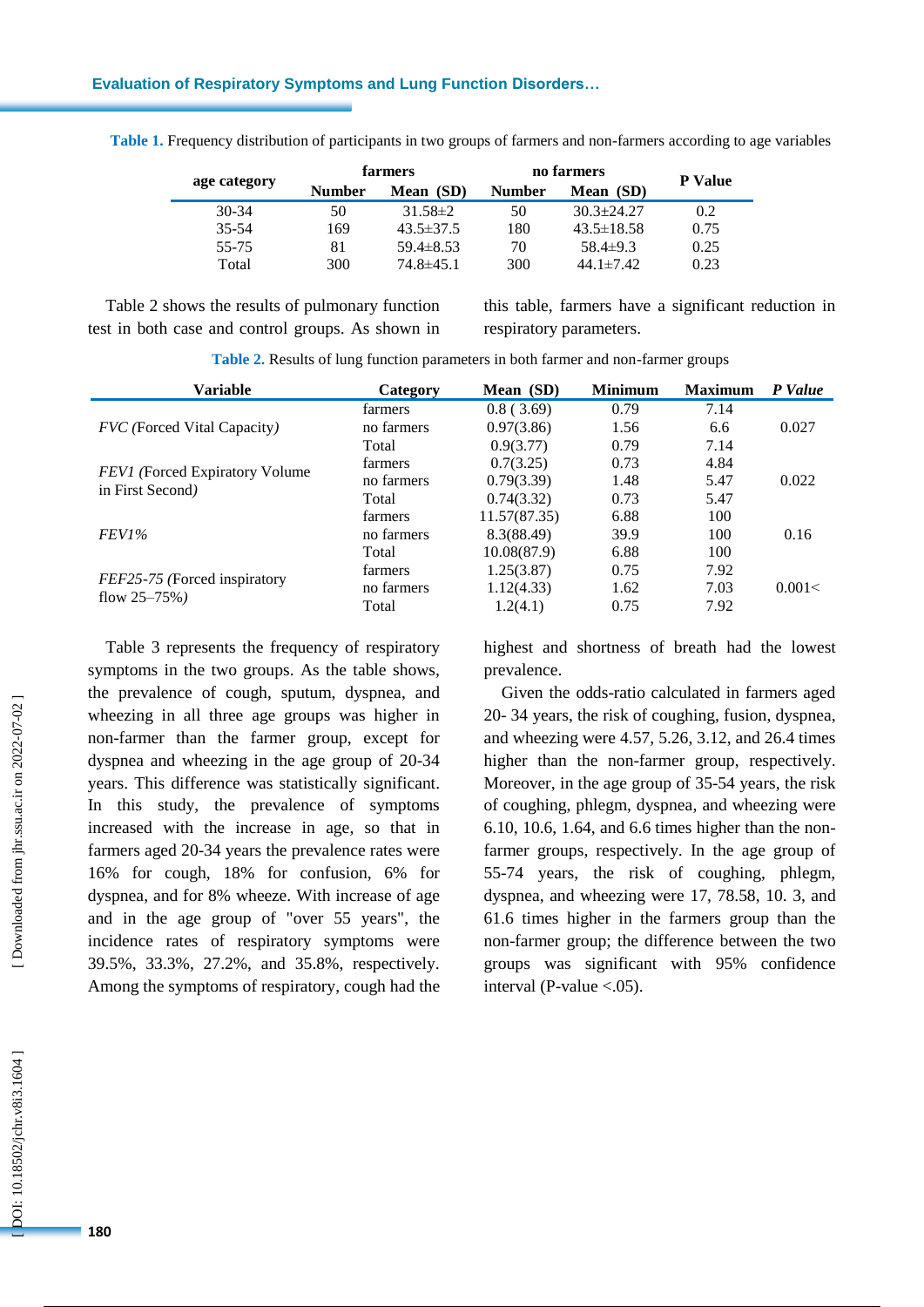| Age<br>category         | signs     |                | (300) farmers<br>(300)no farmers<br>number(percent)<br>number(percent) |           | total<br>(600)<br>(percent)number | P value    | <b>Crude Odds</b><br>Ratio |
|-------------------------|-----------|----------------|------------------------------------------------------------------------|-----------|-----------------------------------|------------|----------------------------|
|                         |           | yes            | 8(16)                                                                  | 2(4)      | 10(10)                            | 0/046      |                            |
| $\mathbf{1}$            | Cough     | $\mathbf{n}$ o | 42(84)                                                                 | 48(96)    | 90(90)                            |            | 4/57                       |
|                         |           | total          | 50(100)                                                                | 50(100)   | 100(100)                          |            |                            |
|                         |           | yes            | 50(29/6)                                                               | 7(3/9)    | 57(16/3)                          |            |                            |
| $\mathbf 2$             | Cough     | no             | 119(70/4)                                                              | 173(96/1) | 292(83/7)                         | $0.001^*<$ | 10/38                      |
|                         |           | total          | 169(100)                                                               | 180(100)  | 349(100)                          |            |                            |
|                         |           | yes            | 27(33/3)                                                               | 2(2/9)    | 29(19/2)                          | $0.001* <$ |                            |
| $\mathbf{3}$            | Cough     | no             | 54(66/7)                                                               | 68(97/1)  | 122(80/8)                         |            | 17                         |
|                         |           | total          | 81(100)                                                                | 70(100)   | 151(100)                          |            |                            |
|                         |           | yes            | 9(18)                                                                  | 2(4)      | 11(11)                            | 0.025      |                            |
| $\mathbf{1}$            | Phlegm    | $\mathbf{n}$ o | 41(82)                                                                 | 48(96)    | 89(89)                            |            | $5/26$                     |
|                         |           | total          | 50(100)                                                                | 50(100)   | 100(100)                          |            |                            |
|                         |           | yes            | 48(28/4)                                                               | 11(6/1)   | 59(16/9)                          | $0.001* <$ |                            |
| $\boldsymbol{2}$        | Phlegm    | no             | 121(71/6)                                                              | 169(93/9) | 290(83/1)                         |            | 6/1                        |
|                         |           | total          | 169(100)                                                               | 180(100)  | 349(100)                          |            |                            |
|                         |           | yes            | 32(29/5)                                                               | 4(5/7)    | 36(23/8)                          | $0.001* <$ |                            |
| 3                       | Phlegm    | $\mathbf{n}$ o | 49(60/5)                                                               | 66(94/3)  | 115(76/2)                         |            | 10/78                      |
|                         |           | total          | 81(100)                                                                | 70(100)   | 151(100)                          |            |                            |
|                         |           | yes            | 3(6)                                                                   | 1(2)      | 4(4)                              | $0.6***$   |                            |
| $\mathbf{1}$            | Shortness |                | 47(94)                                                                 | 49(98)    | 96(96)                            |            | 3/12                       |
|                         | of breath | total          | 50(100)                                                                | 50(100)   | 100(100)                          |            |                            |
|                         | Shortness | yes            | 14(8/3)                                                                | 5(2/8)    | 19(5/4)                           | $0.001* <$ |                            |
| $\mathbf 2$             | of breath | $\mathbf{no}$  | 155(91/7)                                                              | 175(97/2) | 330(94/6)                         |            | 3/16                       |
|                         |           | total          | 169(100)                                                               | 180(100)  | 349(100)                          |            |                            |
|                         | Shortness | yes            | 28(34/6)                                                               | 9(12/9)   | 37(24/5)                          | $0.002* <$ |                            |
| $\mathbf{3}$            | of breath | no             | 53(65/4)                                                               | 61(87/1)  | 114(77/5)                         |            | 3/58                       |
|                         |           | total          | 81(100)                                                                | 70(100)   | 151(100)                          |            |                            |
|                         |           | yes            | 4(8)                                                                   | 1(2)      | 5(5)                              | $0.36***$  |                            |
| $\mathbf{1}$            | rhonchus  | no             | 46(92)                                                                 | 49(98)    | 95(95)                            |            | 4/26                       |
|                         |           | total          | 50(100)                                                                | 50(100)   | 100(100)                          |            |                            |
|                         |           | yes            | 41(24/3)                                                               | 9(5)      | 50(14/3)                          | $0.001* <$ |                            |
| $\overline{\mathbf{c}}$ | rhonchus  | no             | 128(75/7)                                                              | 171(95)   | 299(85/7)                         |            | 6/1                        |
|                         |           | total          | 169(100)                                                               | 180(100)  | 349(100)                          |            |                            |
|                         | rhonchus  | yes            | 31(38/3)                                                               | 6(8/6)    | 37(24/5)                          | $0.001* <$ | 6/61                       |
| $\mathbf{3}$            |           | no             | 50(61/7)                                                               | 64(91/4)  | 114(75/5)                         |            |                            |
|                         |           | total          | 81(100)                                                                | 70(100)   | 151(100)                          |            |                            |

| Table 3. Frequency distribution of the respiratory symptoms in the two groups by age group |  |  |  |  |
|--------------------------------------------------------------------------------------------|--|--|--|--|
|                                                                                            |  |  |  |  |

*\*\*Fisher's exact test*

*\* Pearson chi-square*

#### **Discussion**

Respiratory symptoms and respiratory disorders are currently among the most important issues of clinical health and public health for the farmers around the world (32). Several studies wer e carried out in this area in recent decades , which documented a significant increase in the risk of pathogenicity and mortality rates among farmers. Furthermore, the literature showed that the relationship between occupational exposure to

respiratory risks and presence of the respiratory symptoms leading to the progress of the chronic diseases pulmonary arrest (1). Other studies showed that the particular occupational exposure of farmers can cause defects in the health of the individuals' respiratory syste m , which is generally preventable and has a close relationship with its length, characteristics , and severity (33, 34).

In the present study, prevalence of the respiratory symptoms and lung function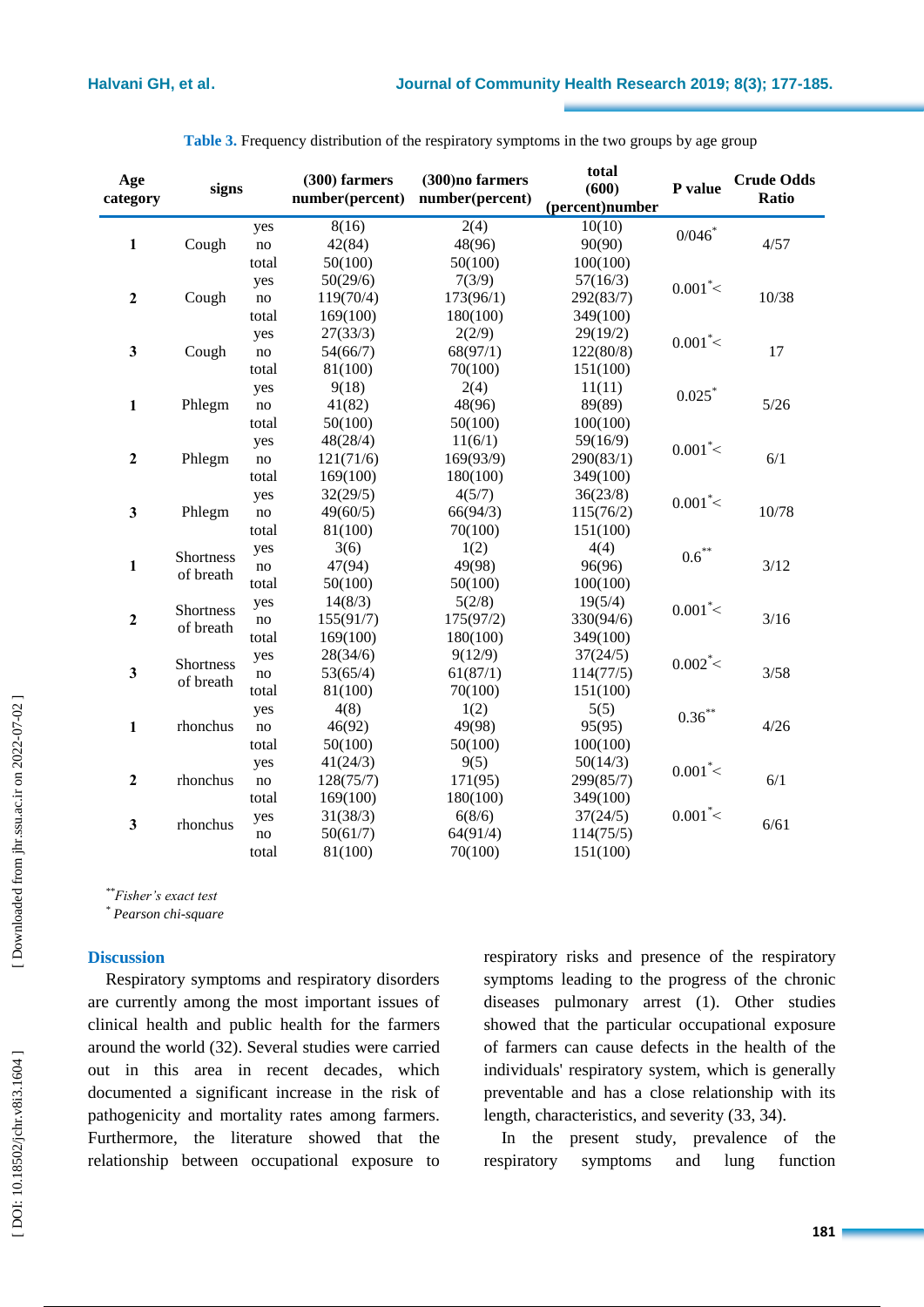parameters were compared between the two groups of farmers and administrative staff. We also evaluated the relationship of respiratory symptoms between smokers and non -smokers.

Stolsky et al. showed that the overall prevalence of chronic respiratory symptoms was 29.3%. Cough was prevalent in 20% of cases, while sputum, shortness of breath, wheezing , and chest tightness were prevalent among 10.7%, 12%, 10.7%, and 8% of the participants, respectively. This finding is similar to the study of self -reported symptoms in European livestock breeders (35). It should be kept in mind that Stolsky's study showed a strong association between agricultural exposure and development of the respiratory symptoms (32). Our study results indicated a higher incidence of respiratory symptoms of chronic bronchitis (cough, sputum, and wheezing) compared with asthma (dyspnea). With regard to the results of Dolphin et al., the slightly higher prevalence of asthma in farmers compared to the control group was in the same line with findings of our study (36). In the present study, cough ha d the highest prevalence rate, which is consistent with the studies of Stolsky and Dolphin. According to the most studies, the prevalence of asthma in agricultural workers is similar to that of other population. Although many farmers are aware of the substance s in their work environment, no evidence exists about this idea that exposure to these substances causes asthma (5) and chronic bronchitis is the most commonly reported respiratory disease in farmers.

According to our findings, pulmonary capacity of the farmers was lower than that of the control group. In the same vein, studies conducted by Dolphin (1993 and 1998), Stolsky (2015), and Radon (2001 ) reported a significant difference in statistical data found for all respiratory parameters (32, 35, 37, 38). Similarly, animal studies conducted in North America, Europe, and New Zealand (39) showed increased respiratory symptoms associated with the agriculture occupation. It was also found that being in contact and working with horses were associated with a higher prevalence of chronic bronchitis, dyspnea,

toxic organoleptic toxicity syndrome , and farmer's lungs relative to the other types of agriculture (35).

In a study in Turkey, Tatlucault et al. focused on the horse guards and observed the sensitivity of horse hair in 12.8% of the elderly (40%), in 24.6% of the obstructive obstruction pattern, 16% of the FEV1 / FVC ratio Less than 70% and 28.6% were found in the limited ventilation pattern. Heller et al. showed a lower FEV1 / FVC ratio in people daily exposed to dairy cows and silica compared to other farmers and control group (41). Descent et al. reported fewer FEV1 and FVC in exposed piglets compared to the control group , while with increasing average FEV1 / FVC ratio among poultry farmers, lung function impairment was impaired (42). In this context, a Canadian study found that FEV1 / FVC was significantly lower in pi g -breeding workers than the control group (43). However, in our study , no significant difference was found in FEV1 / FVC ratio , because FVC decreases the normal FEV1 index and FVC decreases the FEV1 / FVC ratio (44 )

In contrast, Dolphin (1998) showed that except for FEV1 / FVC, no significant difference was observed between the farmers and control group with regard to the respiratory parameters (36). The contradictions in these studies can be related to the type of agricultural product, the concentration of dust , and the duration of exposure.

The results of this study showed that respiratory disorder increase d with age. This finding is consistent with the results reported by Dansura, indicating a higher incidence rate in older people (45).

Considering the fact that no significant difference was found between farmer and non farmer groups regarding age, smoking variables , and work experience, the increase rate of respiratory symptoms is most likely related to the agricultural occupation. In fact , this occupation is considered as a risk factor for cough, phlegm, dyspnea , and wheezing , which are evident in all three age groups. According to the viewpoint of Dolphin, agriculture is considered as a risk factor for chronic bronchitis and bronchial obstruction, especially in patients over the age of 40 years and

OOI: 10.18502/jchr.v8i3.1604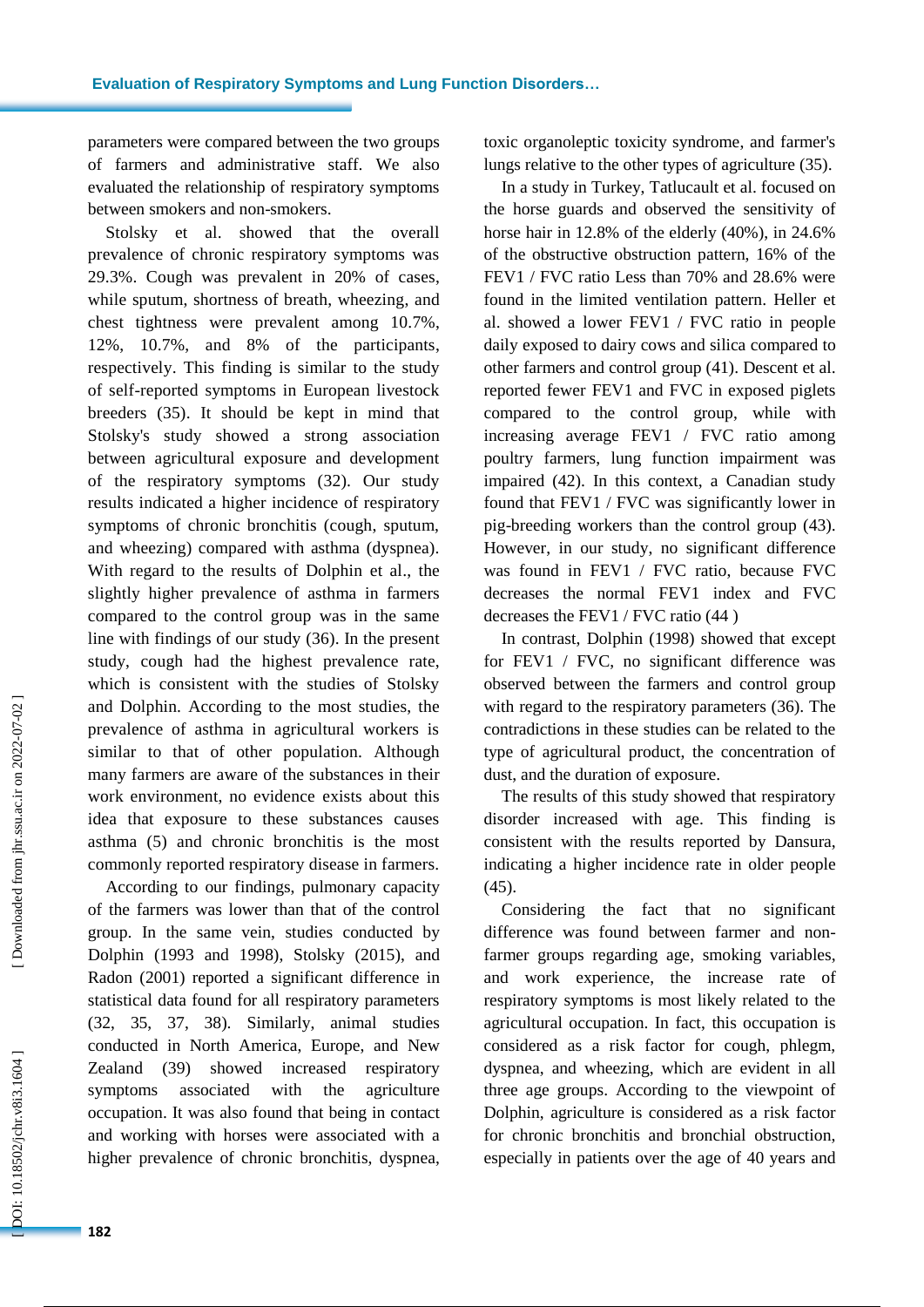in non -smokers (46). Recent studies have shown that the annual decline in lung function is usually associated with occupational and environmental exposures , such as smoking, dust, disinfectants, dry auto -feeding , and endotoxin systems (2).

A study in Canada showed a positive interactive effect of exposure to agricultural crops and smoking on lung function and prevalence of chronic bronchitis in women (47). The Stolesky's study , a correlation was found between obstructive pattern and daily smoking, the history of smoking drag and number of cigar packets smoked per year in smokers compared to non - smokers, as well as the effect of time of exposure, current smoking, smoking history and number of cigarette per - year in the development of obstructive pattern in agricultural workers did not show any significance. Sto l esky also found a significant relationship between small airway obstruction changes in smoking participants and smoking history, as well as between modifications in small airway obstruction and the duration of exposure to cigarette smoking and the number of cigarettes smoked per - year. The combined effect of exposure time, daily smoking, smoking experience, and number of cigar packets smoked per - year on airway obstruction changes among the agricultural workers has also been remarkable. According to the research, no changes were found in small airway obstruction in passive smokers. In some other studies, cigarette and age were reported as the risk factor s for respiratory symptoms in farmers (38, 48).The odds of a difference in chronic respiratory symptoms and pulmonary diseases may be related to the age range of the study population or to the heterogeneity of occupational exposure (49).

### **Conclusion**

Considering the significant reduction in respiratory capacity , the high prevalence of respiratory symptoms in farmers, and the fact that smoking habit has no significant effect on the symptoms , the farmers' exposure to these diseases should be reduced. So, it is essential to mechanize the agricultural means and methods, to promote the farmers' health awareness by implementing appropriate training programs, to familiarize the farmers with the harmful factors of their working environment, and to use personal protective equipment. To determine the effect of cigarettes on occurrence of the respiratory disorders and on the reduction of lung function, the combined effect of exposure time, current smoking, smoking records , and the number of cigarette packs on farmers must be considered more carefully in future studies.

#### **Acknowledgements**

This article is the result of the Thesis approved by the ethical committee in Shahid Sadoughi University of medical sciences in 201 8, numbered as IR.SSU.MEDICINE.REC.139 7 .056.

#### **Conflict of Interest**

There are no conflicts of interest to declare.

#### **References**

- 1. Linaker C, Smedley J. Respiratory illness in agricultural workers. Occupational medicine. 2002;52(8):451 -9.
- 2. Schenker M. Exposures and health effects from inorganic agricultural dusts. Environmental health perspectives. 2000;108(Suppl 4):661.
- 3. Omland O. Exposure and respiratory health in farming in temperate zones -a review of the literature. Annals of Agricultural and Environmental Medicine. 2002;9(2):119 -36.
- 4. Schenker M, Christiani D, Cormier Y. Respiratory health hazards in agriculture. Occupational Health and Industrial Medicine. 1999;2(40):86.
- 5. Von Essen SG, McCurdy SA. Health and safety risks in production agriculture. Western Journal of Medicine. 1998;169(4):214.
- 6. Hoppin JA, Valcin M, Henneberger PK, et al. Pesticide use and chronic bronchitis among farmers in the Agricultural Health Study. American journal of industrial medicine. 2007;50(12):969 -79.
- 7. Becklake MR. Occupational exposures: evidence for a causal association with chronic obstructive pulmonary disease. American Review of Respiratory Disease. 1989;140(3\_pt\_2):S85 -S91.
- 8. Zock J -P, Sunyer J, Kogevinas M,et al. Occupation, chronic bronchitis, and lung function in young adults: an international study. American journal of respiratory and critical care medicine. 2001;163(7):1572 -7.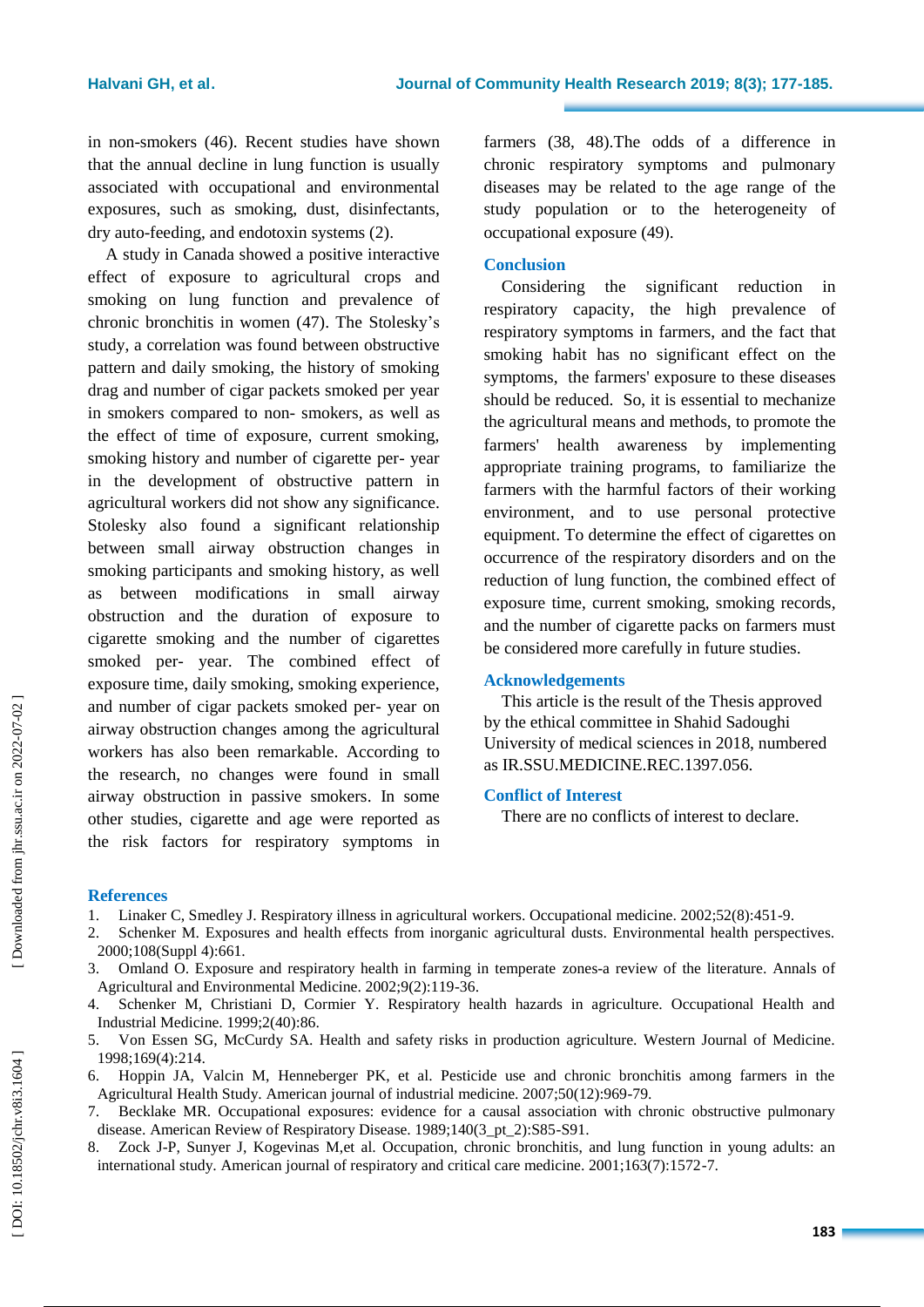#### **Evaluation of Respiratory Symptoms and Lung Function Disorders…**

- 9. Skórska C, Mackiewicz B, Dutkiewicz J, et al. Effects of exposure to grain dust in Polish farmers: work -related symptoms and immunologic response to microbial antigens associated with dust. Annals of Agricultural and Environmental Medicine. 1998;5:147 -54.
- 10. Lacey J, Crook B. Fungal and actinomycete spores as pollutants of the workplace and occupational allergens. Annals of Occupational Hygiene. 1988;32(4):515 -33.
- 11. Milanowski J, Dutkiewicz J, Potoczna H, et al. Allergic alveolitis among agricultural workers in eastern Poland: A study of twenty cases. Annals of Agricultural and Environmental Medicine. 1998;5(1):31 -43.
- 12. Pepys J. Hypersensitivity diseases of the lungs due to fungi and organic dusts. Hypersensitivity diseases of the lungs due to fungi and organic dusts. 1969.
- 13. Dutkiewicz J. Studies on endotoxin of Erwinia herbicola and their biological activity. Zentralblatt fur Bakteriologie, Parasitenkunde, Infektionskrankheiten und Hygiene Erste Abteilung Originale Reihe A: Medizinische Mikrobiologie und Parasitologie. 1976;236(4):487 -508.
- 14. Lacey J. Grain dust and health. Postharvest News and Information. 1990;1(2):113 -7.
- 15. Olenchock SA, May JJ, Pratt DS,et al. Presence of endotoxins in different agricultural environments. American journal of industrial medicine. 1990;18(3):279 -84.
- 16. Lacey J, Dutkiewicz J. Bioaerosols and occupational lung disease. Journal of Aerosol Science. 1994;25(8):1371 404.
- 17. Michel O, Ginanni R, Bon BL, et al. Inflammatory response to acute inhalation of endotoxin in asthmatic patients. American Review of Respiratory Disease. 1992;146(2):352 -7.
- 18. Dosman J, Graham B, Hall D, et al. Respiratory symptoms and pulmonary function in farmers. Journal of occupational medicine: official publication of the Industrial Medical Association. 1987;29(1):38 -43.
- 19. Langley RL. Consequences of respiratory exposures in the farm environment. North Carolina medical journal. 2011;72(6):477 -80.
- 20. Sterling T, Weinkam J. Smoking patterns by occupation, industry, sex, and race. Archives of Environmental Health: An International Journal. 1978;33(6):313-7.
- 21. Paulin LM, Diette GB, Blanc PD, et al. Occupational exposures are associated with worse morbidity in patients with chronic obstructive pulmonary disease. American journal of respiratory and critical care medicine. 2015;191(5):557 -65.
- 22. Heller R, Kelson M. Respiratory disease mortality in agricultural workers in eight member countries of the European Community. International journal of epidemiology. 1982;11(2):170 -4.
- 23. Toren K, Hörte L -G, Järvholm B. Occupation and smoking adjusted mortality due to asthma among Swedish men. Occupational and Environmental Medicine. 1991;48(5):323 -6.
- 24. Disease GIfCOL. Global Strategy for the Diagnosis, Management, and Prevention of Chronic Obstructive Pulmonary Disease. 2015.
- 25. Hogg JC, Macklem PT, Thurlbeck W. Site and nature of airway obstruction in chronic obstructive lung disease. New England Journal of Medicine. 1968;278(25):1355 -60.
- 26. Cosio M, Ghezzo H, Hogg J, et al. The relations between structural changes in small airways and pulmonary function tests. New England Journal of Medicine. 1978;298(23):1277 -81.
- 27. Eduard W, Pearce N, Douwes J. Chronic Bronchitis, COPD, and Lung Function in FarmersThe Role of Biological Agents. CHEST Journal. 2009;136(3):716 -25.
- 28. Blair A, Zahm SH. Agricultural exposures and cancer. Environmental Health Perspectives. 1995;103(Suppl 8):205.
- 29. Hernandez -Peck MC. Older farmers: Factors affecting their health and safety. Centre for Studies in Aging School of Social Work and Human Services, Estern Washington University Available at< [http://www](http://www/) cdc gov/nasd/docs/d001701 -d001800/d001760/d001760 pdf Accessed. 2008;2(12):2008.
- 30. Hosseini M, Ramazani A, Tavasolian H,et al. Survey of knowledge and attitude of farmers of Southern Khorasan province regarding agriculture related OHS issues in 2008. Iran Occupational Health. 2011;8(1):24-9.
- 31. Statistical Yearbook of 1395 [Internet]. CP&BO. 2016.
- 32. Stoleski S, Minov J, Mijakoski D,et al. Chronic Respiratory Symptoms and Lung Function in Agricultural Workers -Influence of Exposure Duration and Smoking. Open access Macedonian journal of medical sciences. 2015;3(1):158.
- 33. Stoleski S, Minov J, Karadzinska -Bislimovska J, et al. Chronic Respiratory Symptoms and Lung Function in a Sample of Agricultural Workers in Skopje Region. Macedonian Journal of Medical Sciences. 2014;7(2):329 -36.
- 34. Stoleski S, Minov J, Mijakoski D. Bronchial hyperresponsiveness in farmers: severity and work -relatedness. Macedonian Journal of Medical Sciences. 2014;7(3):536 -43.
- 35. Radon K, Danuser B, Iversen M, et al. Respiratory symptoms in European animal farmers. European Respiratory Journal. 2001;17(4):747 -54.
- 36. Dalphin J -C, Dubiez A, Monnet E, et al. Prevalence of asthma and respiratory symptoms in dairy farmers in the French province of the Doubs. American journal of respiratory and critical care medicine. 1998;158(5):1493 -8.

DOI: 10.18502/jchr.v8i3.1604

**184**